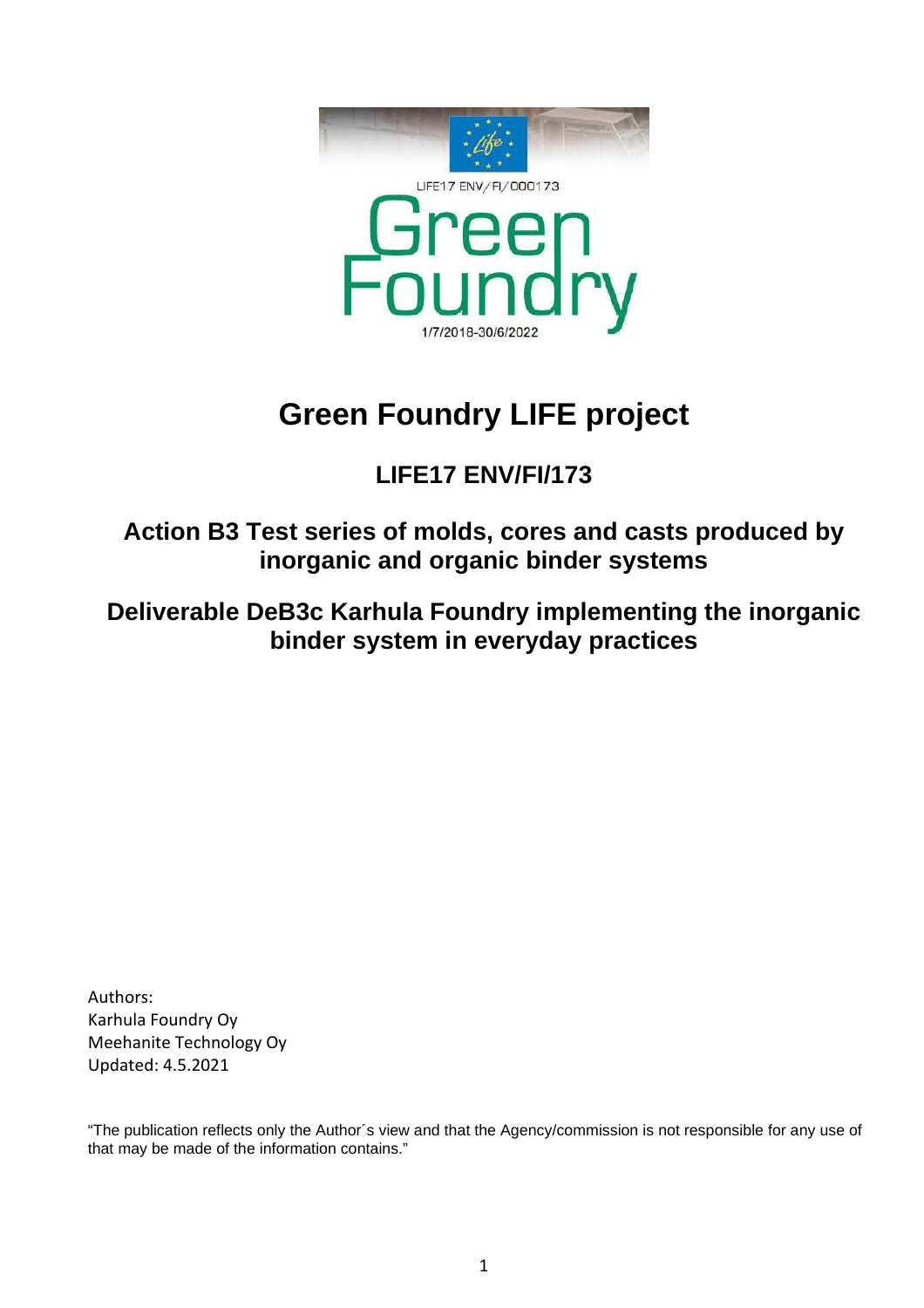# Feasibility study on the implementation of inorganic binders in the production of Karhula Foundry

#### 1. Backround

This feasibility study is made to assess the practicality of using inorganic binder systems in moulding process at Karhula Foundry. Karhula Foundry produces middle to large size special castings for global casting markets, mainly made of special stainless steels and irons. Weight range of produced castings is from 1 kg to 30 tons per piece.

Karhula Foundry has two moulding lines and hand moulding for large castings. Currently organic binder system is in use ie. phenolic Alphaset.

The feasibility of the implementation of inorganic binders instead of present organic binders is studied from economic, technical and environmental point of view.

Assessments and experiences in this report are from the tested inorganic binder systems and test casts carried out at Karhula Foundry in 2018-2020 as well as from the waste sand cleaning methods tested in this project. All results are reported in separate deliverables in actions:

- Action B1 "Emissions of different binder systems during small-scale test casts",
- Action B3 "Test series of moulds, cores and casts produced by inorganic and organic binder systems" and
- Action B4 "Recycling options and sand purification of inorganic surplus foundry sand, high concentration organic waste sand and dusts".

#### 2. Economy of the inorganic binders

The cost of inorganic binders now available on market is known to be 15... higher than the cost of currently used organic binders in ferrous foundries (= furan, phenolic Alphaset and green sand).

One of the tested inorganic binder systems would require investments due to the need of drying at elevated temperature. This would mean construction of new ovens or other heating equipment such as hot air blowing line into moulding area. There would be also high investment cost for the present patterns and core boxes which are partly made of wood and resin. Resin patterns and core boxes would damage at the needed temperatures of  $160...200$   $C<sup>o</sup>$ . Wooden patterns and core boxes are so good insulators that it was impossible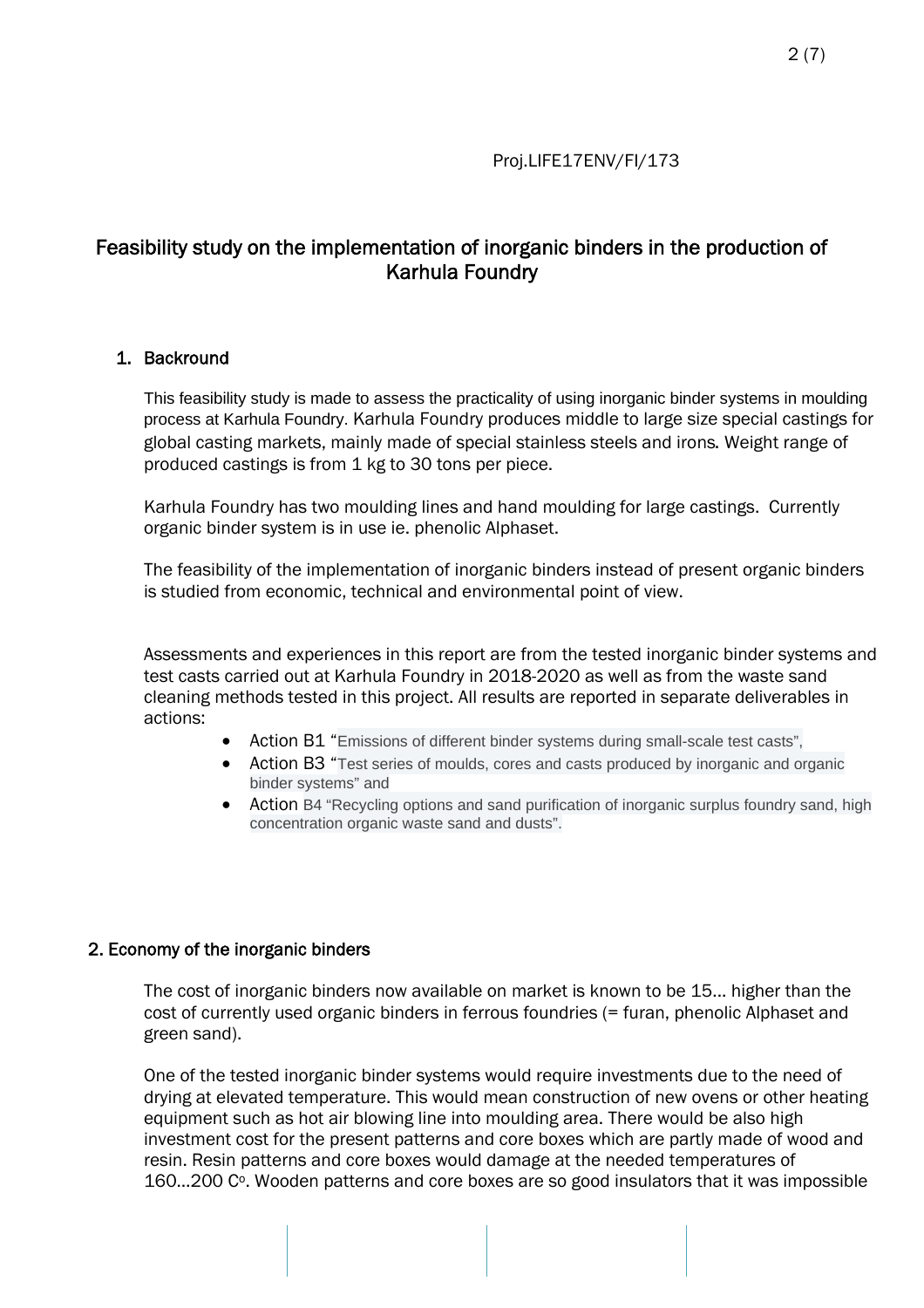to get cores and moulds hardened and dried inside them. The patterns and core packages should be replaced by new ones made of metallic or other heat resistant material. Investment into sand drying system would costs about 0,5 million €. Patterns and core boxes for a typical products like pump housings in sizes of 0,1 to 2 tons and impellers in sizes in 30 kilos to a few hundred kilos ( with 5-7 different core boxes ) would cost c. 50. -100.000 € per product. Karhula Foundry produces average 1200 different products per annum. To replace all patterns and core boxes would be an investment of 60-120 M€. The customers would never pay this.

The other two tested inorganic binder systems behave similar way as current Alphaset binder system, They are self-setting which means that they achieve the needed strength levels without drying at elevated temperature, and they would be usable in the present moulding lines without any new investments. *This type of binders are the only ones possible to take into use in existing foundry by using existing wooden patterns and core boxes.* These binders include some components, so, they are not 100 % inorganic. However, they could reduce organic impact by c. 80 %.

To be implemented on everyday practice inorganic binders must therefore give technical and environmental benefits to compensate higher initial cost. These aspects are addressed in next chapters.

#### 3. Technical feasibility of inorganic binders in the production of Karhula Foundry.

Karhula Foundry has two moulding lines and hand moulding for large castings. The current binder system in use is phenolic Alphaset.

The melting capacity consists of 8 ton arc furnace and 8 ton, 1,5 ton and 0,5 ton induction furnaces. Karhula Foundry has an 8 ton AOD (Argon Oxygen Decarburization) converter for metal treatment.

The moulding sand is mainly pure high quality silica sand. For the most demanding castings the surfaces of moulds in contact with the melt are made of chromite sand. Sand is reclamed inhouse by mechanical vibrating table crushing system. Typical mixture in moulding is 70 % recycled sand and 30 % new sand.

The surplus sand has been disposed earlier locally, eg. by using it as a filler in local harbor area. Due to harmful impurities this surplus sand has been classified as waste and that's why is now prohibited by local authorities, and Alphaset surplus sand causes now a problem.

The moulds and cores are typically coated by alcohol-based zircon coatings.

The technical experiences from the tested inorganic binders:

- Three inorganic binder systems were tested
- One tested inorganic binder system requires drying at elevated temperature at 150…200 Co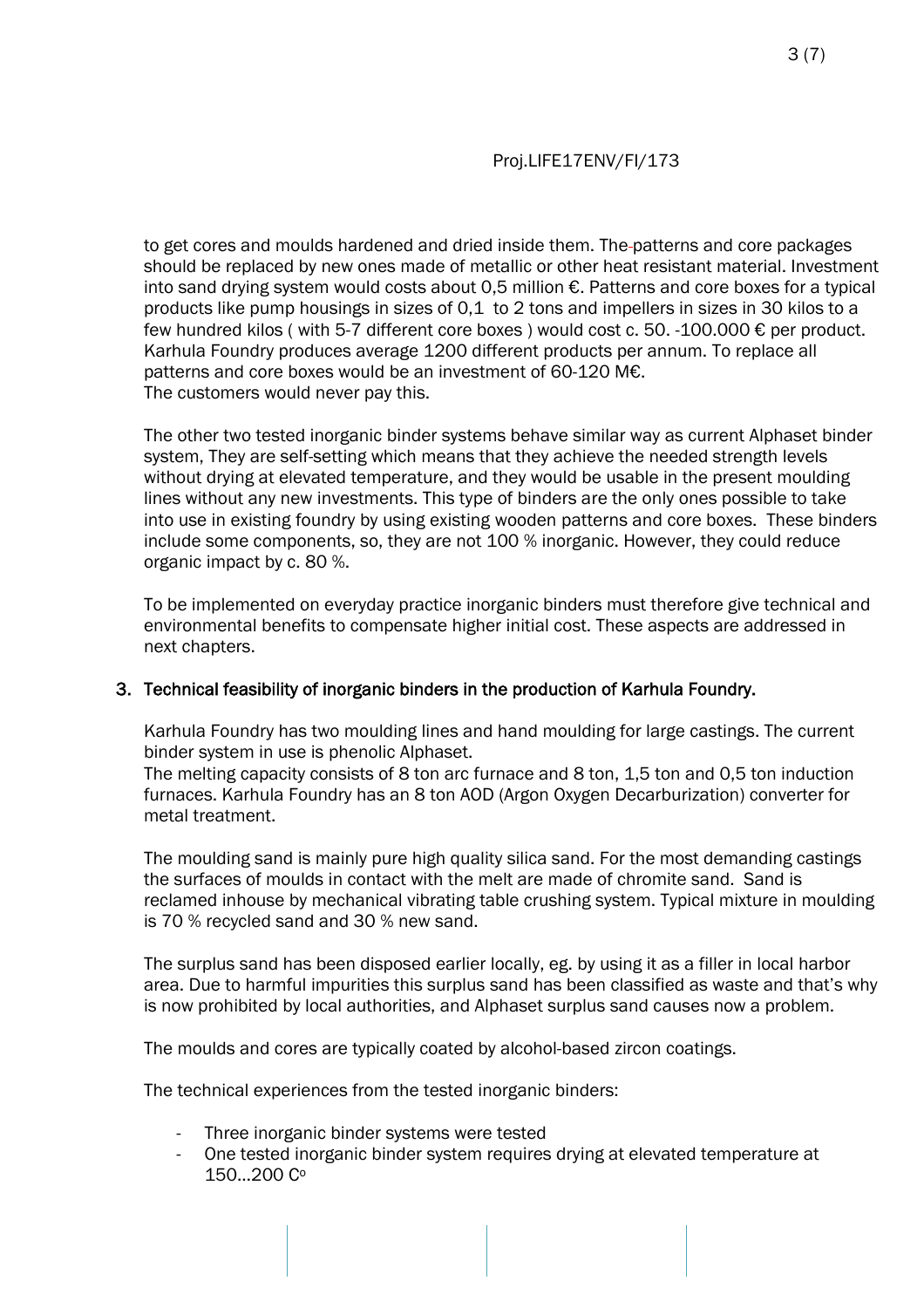Two tested inorganic binder systems are of self-setting type behaving similar way as the current Alphaset binder system.

#### 3.1 Experiences from the inorganic binder system nr. 1

The main challenge with this binder system was the need of heating to temperature of 160… 200 C<sup>o</sup> for drying and for achieving appropriate strength levels. Drying of the test moulds was made in available small ovens which limited the maximum size of tests castings to 500 kg.

Heating caused some damages to resin patterns. If this inorganic binder system would be taken into everyday practice, all patterns and core boxes should be replaced by the ones made of metallic or other heat resistant material.

Other challenge was to find the right mixing time and the right recipe for the contents of the binder and the promotor. Estimation of the needed heating times was also difficult and ca. 25% of test moulds and cores broke during stripping because of improper drying and they could not be used for test casts.

When proper parameters for mixing time, recipe of binder and promotor, and heating times were found for the test moulds, the quality of moulds was comparable with current Alphaset moulds.

After the casting stainless steel into test moulds, it was found that significantly less fumes were emitted from these test mould compared to the fumes from the Alphaset moulds. Actually the difference is so big that we can say the moulds are fumeless.

The breaking of the moulds after cooling was easy and the present vibration equipment would suit to this binder system.

The quality of the successful test casts was good and comparable with the present castings made by using Alphaset binder system. In the moulds with cores the risk for gas bubble defects with inorganic moulds is diminished compared with Alphaset moulds, and the quality in this respect is even better.

For good surface quality both inorganic and organic Alphaset binder moulds must be coated.

#### 3.2 Experiences from the inorganic binder system nr. 2

This binder system behaves similar way as the current organic Alphaset binder system in use, and it reaches the required strength levels at room temperature. The minimum room temperature for hardening is 10 C°. The binder itself is 100% inorganic material, but the hardener is organic ester mixture.

The main challenges in achieving the good quality moulds was to demonstrate the proper parameters for the mixing time and the contents of binder and hardener for the tested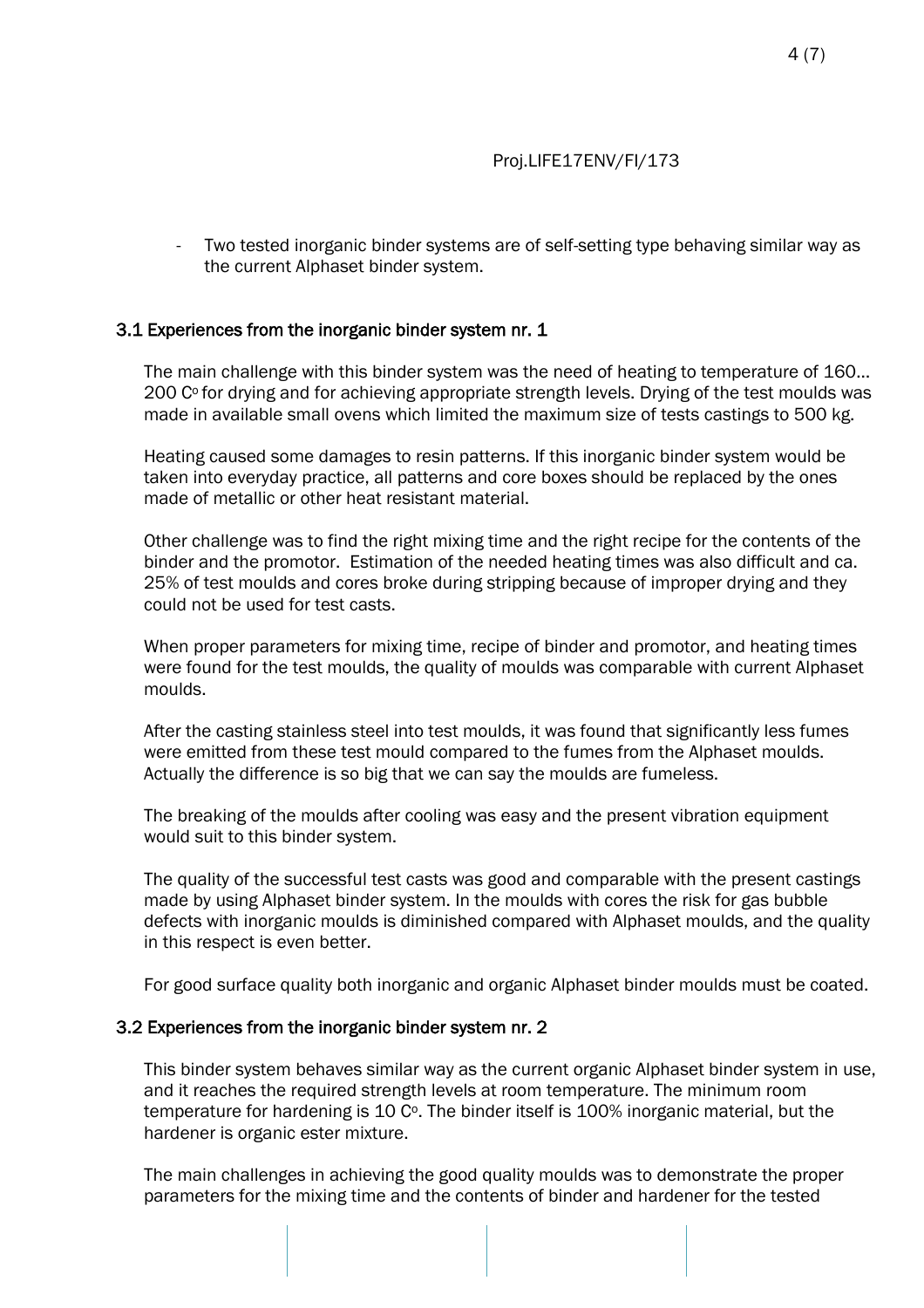amount of sand batch. The hardening reaction must not start during the mixing or filling of the moulds, and the binder + hardener recipe must give the required strength levels. There are different formulas of harder for shorter and longer moulding time.

After founding the proper parameters for mixing time and the recipe of binder and hardener, the quality of moulds was found to be comparable with the current Alphaset moulds.

After the casting stainless steel into the test moulds, it was found that significantly less fumes were emitted also from these test mould compared to the fumes from the Alphaset moulds. Some more gas formation was expected with this binder system compared to the inorganic binder system nr. 1 due to the use of organic hardener and this was demonstrated by the chamber test made later. The results are addressed in the next chapter.

The shake-out of the moulds after cooling was easy and the present vibration equipment would suit to this binder system.

The quality of the successful test castings was good and comparable with the present castings made by using Alphaset binder system. In the moulds with cores the risk for gas bubble defects with inorganic moulds is diminished compared with Alphaset moulds, and the quality in this respect is even better.

For good surface quality both the inorganic binder system nr. 2 and Alphaset binder moulds must be coated.

#### 3.3 Experiences from the inorganic binder system nr. 3

The compositions of inorganic binders are different in inorganic binders nr. 2 and 3. However, inorganic binder system nr. 3 also uses similar organic hardener as inorganic binder system 2, and therefore it behaves similarly compared to the current organic Alphaset binder system in us. The minimum room temperature for hardening is  $10 \, \text{C}^{\circ}$ .

The main challenges also with this binder system in achieving good quality moulds was to demonstrate the proper parameters for the mixing time and the contents of binder and hardener for the tested amount of sand batch.

After founding the proper parameters for mixing time and the recipe of binder and hardener, the quality of moulds was found to be comparable with the current Alphaset moulds.

After the casting stainless steel into the test moulds, it was found that significantly less fumes were emitted also from these test mould compared to the fumes from the Alphaset moulds.

The breaking of the moulds after cooling was easy and the present vibration equipment would suit to this binder system.